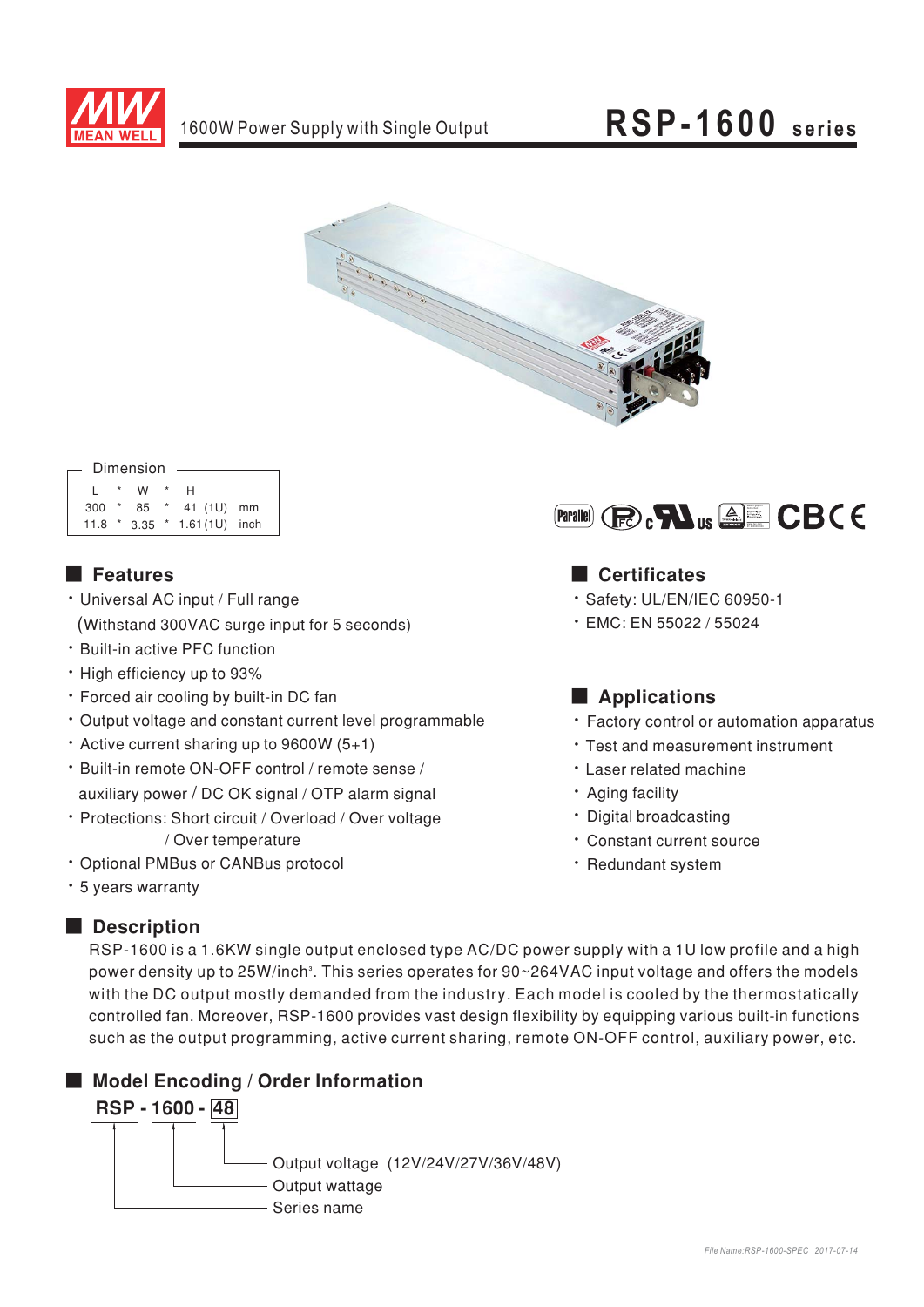

### **SPECIFICATION**

| <b>MODEL</b>        |                                                                                                                                                                                                                                                                                                                                                                                                                                                                                                                                                                                                                                                                                                                                                                                                                                 | RSP-1600-12                                                                                                                                    | RSP-1600-24                                          | RSP-1600-27                                                                                                        | RSP-1600-36                   |                                           | RSP-1600-48                                      |  |  |  |
|---------------------|---------------------------------------------------------------------------------------------------------------------------------------------------------------------------------------------------------------------------------------------------------------------------------------------------------------------------------------------------------------------------------------------------------------------------------------------------------------------------------------------------------------------------------------------------------------------------------------------------------------------------------------------------------------------------------------------------------------------------------------------------------------------------------------------------------------------------------|------------------------------------------------------------------------------------------------------------------------------------------------|------------------------------------------------------|--------------------------------------------------------------------------------------------------------------------|-------------------------------|-------------------------------------------|--------------------------------------------------|--|--|--|
|                     | <b>DC VOLTAGE</b>                                                                                                                                                                                                                                                                                                                                                                                                                                                                                                                                                                                                                                                                                                                                                                                                               | 12V                                                                                                                                            | 24 <sub>V</sub>                                      | <b>27V</b>                                                                                                         | 36V                           |                                           | 48V                                              |  |  |  |
|                     | <b>RATED CURRENT</b>                                                                                                                                                                                                                                                                                                                                                                                                                                                                                                                                                                                                                                                                                                                                                                                                            | 125A                                                                                                                                           | 67A                                                  | 59A                                                                                                                | 44.5A                         |                                           | 33.5A                                            |  |  |  |
|                     | <b>CURRENT RANGE</b>                                                                                                                                                                                                                                                                                                                                                                                                                                                                                                                                                                                                                                                                                                                                                                                                            | $0 - 125A$                                                                                                                                     | $0 - 67A$                                            | $0 - 59A$                                                                                                          | $0 - 44.5A$                   |                                           | $0 - 33.5A$                                      |  |  |  |
|                     | <b>RATED POWER</b>                                                                                                                                                                                                                                                                                                                                                                                                                                                                                                                                                                                                                                                                                                                                                                                                              | 1500W                                                                                                                                          | 1608W                                                | 1593W                                                                                                              | 1602W                         |                                           | 1608W                                            |  |  |  |
|                     | RIPPLE & NOISE (max.) Note.2 150mVp-p                                                                                                                                                                                                                                                                                                                                                                                                                                                                                                                                                                                                                                                                                                                                                                                           |                                                                                                                                                | 200mVp-p                                             | 200mVp-p                                                                                                           | 250mVp-p                      |                                           | 300mVp-p                                         |  |  |  |
| <b>OUTPUT</b>       | <b>VOLTAGE ADJ. RANGE</b>                                                                                                                                                                                                                                                                                                                                                                                                                                                                                                                                                                                                                                                                                                                                                                                                       | $11.5 - 15V$                                                                                                                                   | $23.5 - 30V$                                         | $26.5 - 33.5V$                                                                                                     | $35.5 - 45V$                  |                                           | $47.5 - 58.8V$                                   |  |  |  |
|                     | <b>VOLTAGE TOLERANCE</b> Note.4 $\pm$ 1.0%                                                                                                                                                                                                                                                                                                                                                                                                                                                                                                                                                                                                                                                                                                                                                                                      |                                                                                                                                                | ±1.0%                                                | ±1.0%                                                                                                              | ±1.0%                         |                                           | ±1.0%                                            |  |  |  |
|                     | <b>LINE REGULATION</b>                                                                                                                                                                                                                                                                                                                                                                                                                                                                                                                                                                                                                                                                                                                                                                                                          | ±0.5%                                                                                                                                          | ±0.5%                                                | ±0.5%                                                                                                              | ±0.5%                         |                                           | ±0.5%                                            |  |  |  |
|                     | <b>LOAD REGULATION</b>                                                                                                                                                                                                                                                                                                                                                                                                                                                                                                                                                                                                                                                                                                                                                                                                          | $\pm 0.5\%$                                                                                                                                    | ±0.5%                                                | ±0.5%                                                                                                              | $\pm 0.5\%$                   |                                           | ±0.5%                                            |  |  |  |
|                     | <b>SETUP, RISE TIME</b>                                                                                                                                                                                                                                                                                                                                                                                                                                                                                                                                                                                                                                                                                                                                                                                                         | 1500ms, 60ms/230VAC at full load                                                                                                               |                                                      |                                                                                                                    |                               |                                           |                                                  |  |  |  |
|                     | <b>HOLD UP TIME (Typ.)</b>                                                                                                                                                                                                                                                                                                                                                                                                                                                                                                                                                                                                                                                                                                                                                                                                      | 16ms / 230VAC at 75% load                                                                                                                      |                                                      | 10ms / 230VAC at full load                                                                                         |                               |                                           |                                                  |  |  |  |
|                     | <b>VOLTAGE RANGE</b>                                                                                                                                                                                                                                                                                                                                                                                                                                                                                                                                                                                                                                                                                                                                                                                                            | Note 5 $90 \sim 264 \text{VAC}$                                                                                                                | $127 - 370$ VDC                                      |                                                                                                                    |                               |                                           |                                                  |  |  |  |
|                     | <b>FREQUENCY RANGE</b>                                                                                                                                                                                                                                                                                                                                                                                                                                                                                                                                                                                                                                                                                                                                                                                                          | $47 \sim 63$ Hz                                                                                                                                |                                                      |                                                                                                                    |                               |                                           |                                                  |  |  |  |
|                     | <b>POWER FACTOR (Typ.)</b>                                                                                                                                                                                                                                                                                                                                                                                                                                                                                                                                                                                                                                                                                                                                                                                                      | 0.97/230VAC at full load                                                                                                                       |                                                      |                                                                                                                    |                               |                                           |                                                  |  |  |  |
|                     | <b>EFFICIENCY (Typ.)</b>                                                                                                                                                                                                                                                                                                                                                                                                                                                                                                                                                                                                                                                                                                                                                                                                        | 89%                                                                                                                                            | 91.5%                                                | 92%                                                                                                                | 92%                           |                                           | 93%                                              |  |  |  |
| <b>INPUT</b>        | <b>AC CURRENT (Typ.)</b>                                                                                                                                                                                                                                                                                                                                                                                                                                                                                                                                                                                                                                                                                                                                                                                                        | Note.5 14A/115VAC 8A/230VAC 15A/115VAC                                                                                                         |                                                      | 8.5A/230VAC                                                                                                        |                               |                                           |                                                  |  |  |  |
|                     | <b>INRUSH CURRENT (Typ.)</b>                                                                                                                                                                                                                                                                                                                                                                                                                                                                                                                                                                                                                                                                                                                                                                                                    | COLD START 35A/230VAC                                                                                                                          |                                                      |                                                                                                                    |                               |                                           |                                                  |  |  |  |
|                     | <b>LEAKAGE CURRENT</b>                                                                                                                                                                                                                                                                                                                                                                                                                                                                                                                                                                                                                                                                                                                                                                                                          | <2mA/230VAC                                                                                                                                    |                                                      |                                                                                                                    |                               |                                           |                                                  |  |  |  |
|                     |                                                                                                                                                                                                                                                                                                                                                                                                                                                                                                                                                                                                                                                                                                                                                                                                                                 | 105 $\sim$ 115% rated output power                                                                                                             |                                                      |                                                                                                                    |                               |                                           |                                                  |  |  |  |
|                     | <b>OVERLOAD</b>                                                                                                                                                                                                                                                                                                                                                                                                                                                                                                                                                                                                                                                                                                                                                                                                                 |                                                                                                                                                |                                                      | Protection type : Constant current limiting, unit will shut down o/p voltage after 5 sec. re-power on to recover   |                               |                                           |                                                  |  |  |  |
|                     |                                                                                                                                                                                                                                                                                                                                                                                                                                                                                                                                                                                                                                                                                                                                                                                                                                 | $15.75 - 18.75V$                                                                                                                               | $31.5 \approx 37.5V$                                 | $35.2 - 41.9V$                                                                                                     | $47.2 - 56.3V$                |                                           | $63 - 75V$                                       |  |  |  |
| <b>PROTECTION</b>   | <b>OVER VOLTAGE</b>                                                                                                                                                                                                                                                                                                                                                                                                                                                                                                                                                                                                                                                                                                                                                                                                             | Protection type : Shut down o/p voltage, re-power on to recover                                                                                |                                                      |                                                                                                                    |                               |                                           |                                                  |  |  |  |
|                     | <b>OVER TEMPERATURE</b>                                                                                                                                                                                                                                                                                                                                                                                                                                                                                                                                                                                                                                                                                                                                                                                                         |                                                                                                                                                |                                                      | Protection type : Shut down o/p voltage, recovers automatically after temperature goes down                        |                               |                                           |                                                  |  |  |  |
|                     | <b>OUTPUT VOLTAGE</b>                                                                                                                                                                                                                                                                                                                                                                                                                                                                                                                                                                                                                                                                                                                                                                                                           |                                                                                                                                                |                                                      | Adjustment of output voltage is allowable to $40 \times 125\%$ of nominal output voltage (60 $\sim$ 125% for 12V). |                               |                                           |                                                  |  |  |  |
|                     | PROGRAMMABLE(PV)                                                                                                                                                                                                                                                                                                                                                                                                                                                                                                                                                                                                                                                                                                                                                                                                                | Please refer to the Function Manual.                                                                                                           |                                                      |                                                                                                                    |                               |                                           |                                                  |  |  |  |
|                     | <b>CONSTANT CURRENT LEVEL PROGRAMMABLE(PC)</b>                                                                                                                                                                                                                                                                                                                                                                                                                                                                                                                                                                                                                                                                                                                                                                                  |                                                                                                                                                |                                                      |                                                                                                                    |                               |                                           |                                                  |  |  |  |
| <b>FUNCTION</b>     | <b>AUXILIARY POWER</b>                                                                                                                                                                                                                                                                                                                                                                                                                                                                                                                                                                                                                                                                                                                                                                                                          | Adjustment of constant current level is allowable to 20 ~ 100% of rated current. Please refer to the Function Manual.<br>5V @ 0.3A, 12V @ 0.8A |                                                      |                                                                                                                    |                               |                                           |                                                  |  |  |  |
|                     | <b>REMOTE ON-OFF CONTROL</b>                                                                                                                                                                                                                                                                                                                                                                                                                                                                                                                                                                                                                                                                                                                                                                                                    | By electrical signal or dry contact  Power ON:short  Power OFF:open. Please refer to the Function Manual                                       |                                                      |                                                                                                                    |                               |                                           |                                                  |  |  |  |
|                     | <b>REMOTE SENSE</b>                                                                                                                                                                                                                                                                                                                                                                                                                                                                                                                                                                                                                                                                                                                                                                                                             | Compensate voltage drop on the load wiring up to 0.5V. Please refer to the Function Manual                                                     |                                                      |                                                                                                                    |                               |                                           |                                                  |  |  |  |
|                     | <b>ALARM SIGNAL</b>                                                                                                                                                                                                                                                                                                                                                                                                                                                                                                                                                                                                                                                                                                                                                                                                             |                                                                                                                                                | Isolated signal output for T-alarm and DC OK         |                                                                                                                    |                               |                                           |                                                  |  |  |  |
|                     | <b>WORKING TEMP.</b>                                                                                                                                                                                                                                                                                                                                                                                                                                                                                                                                                                                                                                                                                                                                                                                                            | $-30 \sim +70^{\circ}$ (Refer to "Derating Curve")                                                                                             |                                                      |                                                                                                                    |                               |                                           |                                                  |  |  |  |
|                     | <b>WORKING HUMIDITY</b>                                                                                                                                                                                                                                                                                                                                                                                                                                                                                                                                                                                                                                                                                                                                                                                                         | $20 \sim 90\%$ RH non-condensing                                                                                                               |                                                      |                                                                                                                    |                               |                                           |                                                  |  |  |  |
| <b>ENVIRONMENT</b>  | <b>STORAGE TEMP., HUMIDITY</b>                                                                                                                                                                                                                                                                                                                                                                                                                                                                                                                                                                                                                                                                                                                                                                                                  |                                                                                                                                                | $-40 \sim +85^{\circ}$ C, 10 ~ 95% RH non-condensing |                                                                                                                    |                               |                                           |                                                  |  |  |  |
|                     | <b>TEMP, COEFFICIENT</b>                                                                                                                                                                                                                                                                                                                                                                                                                                                                                                                                                                                                                                                                                                                                                                                                        | $\pm$ 0.03%/°C (0~50°C)                                                                                                                        |                                                      |                                                                                                                    |                               |                                           |                                                  |  |  |  |
|                     | <b>VIBRATION</b>                                                                                                                                                                                                                                                                                                                                                                                                                                                                                                                                                                                                                                                                                                                                                                                                                | $10 \sim 500$ Hz, 2G 10min./1cycle, 60min. each along X, Y, Z axes                                                                             |                                                      |                                                                                                                    |                               |                                           |                                                  |  |  |  |
|                     | <b>SAFETY STANDARDS</b>                                                                                                                                                                                                                                                                                                                                                                                                                                                                                                                                                                                                                                                                                                                                                                                                         | UL60950-1, TUV EN60950-1 approved                                                                                                              |                                                      |                                                                                                                    |                               |                                           |                                                  |  |  |  |
|                     | <b>WITHSTAND VOLTAGE</b>                                                                                                                                                                                                                                                                                                                                                                                                                                                                                                                                                                                                                                                                                                                                                                                                        | I/P-O/P:3KVAC I/P-FG:2KVAC O/P-FG:1.5KVAC                                                                                                      |                                                      |                                                                                                                    |                               |                                           |                                                  |  |  |  |
|                     | <b>ISOLATION RESISTANCE</b>                                                                                                                                                                                                                                                                                                                                                                                                                                                                                                                                                                                                                                                                                                                                                                                                     | I/P-O/P, I/P-FG, O/P-FG:100M Ohms / 500VDC / 25 °C / 70% RH                                                                                    |                                                      |                                                                                                                    |                               |                                           |                                                  |  |  |  |
|                     |                                                                                                                                                                                                                                                                                                                                                                                                                                                                                                                                                                                                                                                                                                                                                                                                                                 | Parameter                                                                                                                                      |                                                      | $\top$ Standard                                                                                                    |                               | Test Level / Note                         |                                                  |  |  |  |
|                     |                                                                                                                                                                                                                                                                                                                                                                                                                                                                                                                                                                                                                                                                                                                                                                                                                                 | Conducted                                                                                                                                      |                                                      | EN55032 (CISPR32) / EN55011 (CISPR11)                                                                              |                               | Class B                                   |                                                  |  |  |  |
|                     | <b>EMC EMISSION</b>                                                                                                                                                                                                                                                                                                                                                                                                                                                                                                                                                                                                                                                                                                                                                                                                             | Radiated                                                                                                                                       |                                                      | EN55032 (CISPR32) / EN55011 (CISPR11)                                                                              |                               | Class A                                   |                                                  |  |  |  |
|                     |                                                                                                                                                                                                                                                                                                                                                                                                                                                                                                                                                                                                                                                                                                                                                                                                                                 | Harmonic Current                                                                                                                               |                                                      | EN61000-3-2                                                                                                        |                               |                                           | Class A                                          |  |  |  |
| <b>SAFETY &amp;</b> |                                                                                                                                                                                                                                                                                                                                                                                                                                                                                                                                                                                                                                                                                                                                                                                                                                 | Voltage Flicker                                                                                                                                |                                                      | EN61000-3-3                                                                                                        |                               | -----                                     |                                                  |  |  |  |
| <b>EMC</b>          |                                                                                                                                                                                                                                                                                                                                                                                                                                                                                                                                                                                                                                                                                                                                                                                                                                 | EN55024, EN61204-3, EN61000-6-2                                                                                                                |                                                      |                                                                                                                    |                               |                                           |                                                  |  |  |  |
| (Note 6)            |                                                                                                                                                                                                                                                                                                                                                                                                                                                                                                                                                                                                                                                                                                                                                                                                                                 | Parameter                                                                                                                                      |                                                      | <b>Standard</b>                                                                                                    |                               | <b>Test Level / Note</b>                  |                                                  |  |  |  |
|                     |                                                                                                                                                                                                                                                                                                                                                                                                                                                                                                                                                                                                                                                                                                                                                                                                                                 | <b>ESD</b><br>Radiated                                                                                                                         |                                                      | EN61000-4-2                                                                                                        |                               | Level 3, 8KV air ; Level 2, 4KV contact   |                                                  |  |  |  |
|                     |                                                                                                                                                                                                                                                                                                                                                                                                                                                                                                                                                                                                                                                                                                                                                                                                                                 | EFT / Burst                                                                                                                                    |                                                      | EN61000-4-4                                                                                                        | EN61000-4-3                   |                                           | Level 3<br>Level 3                               |  |  |  |
|                     | <b>EMC IMMUNITY</b>                                                                                                                                                                                                                                                                                                                                                                                                                                                                                                                                                                                                                                                                                                                                                                                                             | Surge                                                                                                                                          |                                                      | EN61000-4-5                                                                                                        |                               |                                           |                                                  |  |  |  |
|                     |                                                                                                                                                                                                                                                                                                                                                                                                                                                                                                                                                                                                                                                                                                                                                                                                                                 | Conducted                                                                                                                                      |                                                      | EN61000-4-6                                                                                                        |                               |                                           | Level 4, 2KV/Line-Line 4KV/Line-Earth<br>Level 3 |  |  |  |
|                     |                                                                                                                                                                                                                                                                                                                                                                                                                                                                                                                                                                                                                                                                                                                                                                                                                                 | Magnetic Field                                                                                                                                 |                                                      | EN61000-4-8                                                                                                        |                               |                                           | Level 4                                          |  |  |  |
|                     |                                                                                                                                                                                                                                                                                                                                                                                                                                                                                                                                                                                                                                                                                                                                                                                                                                 |                                                                                                                                                |                                                      |                                                                                                                    |                               | >95% dip 0.5 periods, 30% dip 25 periods, |                                                  |  |  |  |
|                     |                                                                                                                                                                                                                                                                                                                                                                                                                                                                                                                                                                                                                                                                                                                                                                                                                                 | <b>Voltage Dips and Interruptions</b>                                                                                                          |                                                      | EN61000-4-11                                                                                                       |                               | >95% interruptions 250 periods            |                                                  |  |  |  |
|                     | <b>MTBF</b>                                                                                                                                                                                                                                                                                                                                                                                                                                                                                                                                                                                                                                                                                                                                                                                                                     | 160.9K hrs min.                                                                                                                                | Telcordia SR-332 (Bellcore) ; 42.1K hrs min.         |                                                                                                                    | MIL-HDBK-217F $(25^{\circ}C)$ |                                           |                                                  |  |  |  |
| <b>OTHERS</b>       | <b>DIMENSION</b>                                                                                                                                                                                                                                                                                                                                                                                                                                                                                                                                                                                                                                                                                                                                                                                                                | 300*85*41mm (L*W*H)                                                                                                                            |                                                      |                                                                                                                    |                               |                                           |                                                  |  |  |  |
|                     | <b>PACKING</b>                                                                                                                                                                                                                                                                                                                                                                                                                                                                                                                                                                                                                                                                                                                                                                                                                  | 2.1Kg;6pcs/13.6Kg/1.03CUFT                                                                                                                     |                                                      |                                                                                                                    |                               |                                           |                                                  |  |  |  |
| <b>NOTE</b>         | 1. All parameters NOT specially mentioned are measured at 230VAC input, rated load and $25^{\circ}$ of ambient temperature.<br>2. Ripple & noise are measured at 20MHz of bandwidth by using a 12" twisted pair-wire terminated with a 0.1uf & 47uf parallel capacitor.<br>3. Under parallel operation ripple of the output voltage may be higher than the SPEC at light load condition. It will go back to normal ripple level once the<br>output load is more than 5%.<br>4. Tolerance: includes set up tolerance, line regulation and load regulation.<br>5. Derating may be needed under low input voltages. Please check the derating curve for more details.<br>6. The power supply is considered a component which will be installed into a final equipment. All the EMC tests are been executed by mounting the unit on |                                                                                                                                                |                                                      |                                                                                                                    |                               |                                           |                                                  |  |  |  |
|                     | a 720mm*360mm metal plate with 1mm of thickness. The final equipment must be re-confirmed that it still meets EMC directives. For guidance on how to<br>perform these EMC tests, please refer to "EMI testing of component power supplies." (as available on http://www.meanwell.com)                                                                                                                                                                                                                                                                                                                                                                                                                                                                                                                                           |                                                                                                                                                |                                                      |                                                                                                                    |                               |                                           |                                                  |  |  |  |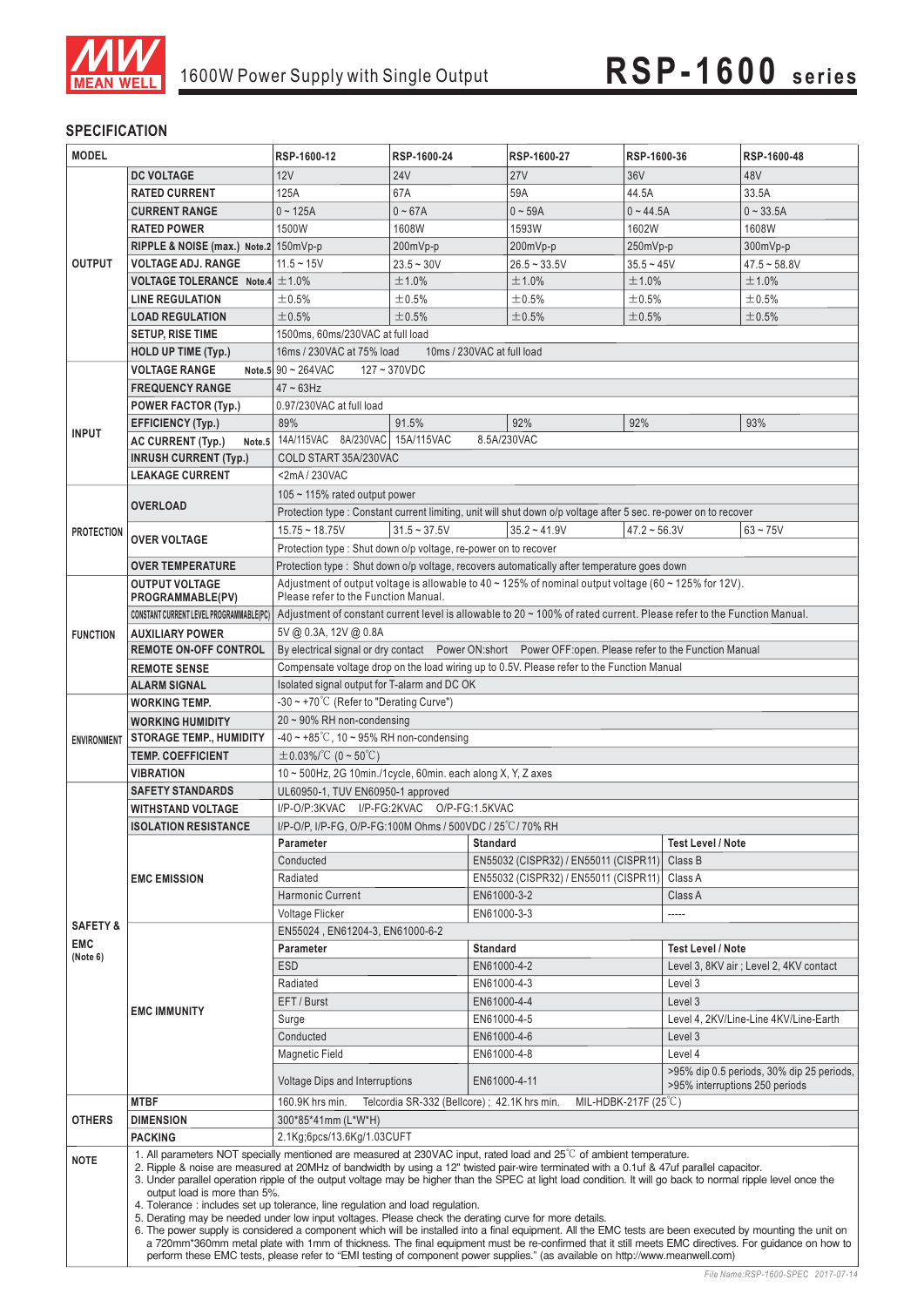

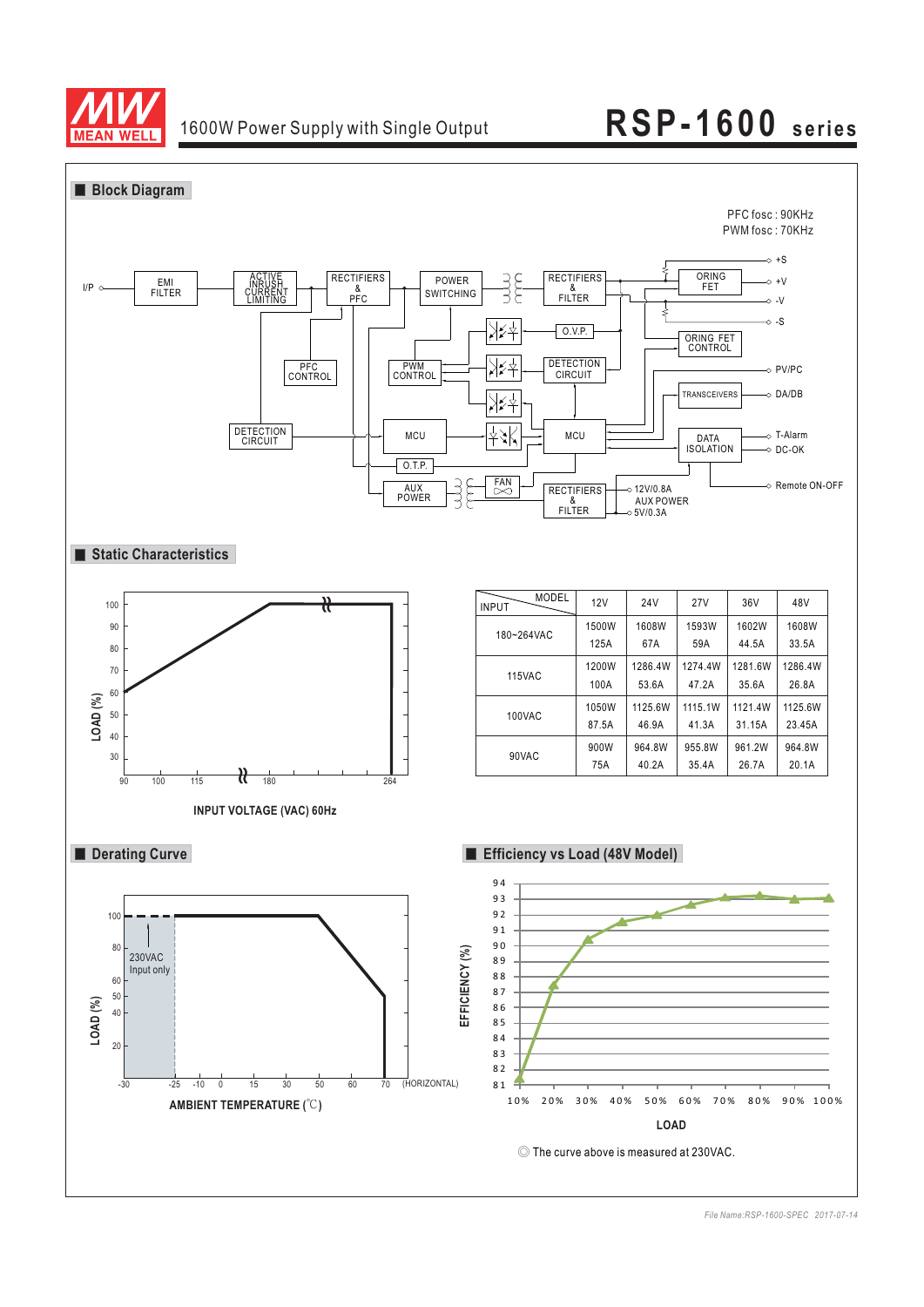

### **Function Manual**

#### **1. Voltage Drop Compensation**

1.1 Remote Sense

※ The Remote Sense compensates voltage drop on the load wiring up to 0.5V



◎ The +S signal should be connected to the positive terminal of the load whereas -S signal to the negative terminal.

### 1.2 Local Sense

※ The +S,-S have to be connected to the +V(signal), -V(signal), respectively, as the following diagram, in order to get the correct output voltage if Remote Sense is not used.



※ In addition to the adjustment via the built-in potentiometer, the output voltage can be trimmed by applying EXTERNAL VOLTAGE. **2. Output Voltage Programming (or, PV / remote voltage programming / remote adjust / margin programming / dynamic voltage trim)**

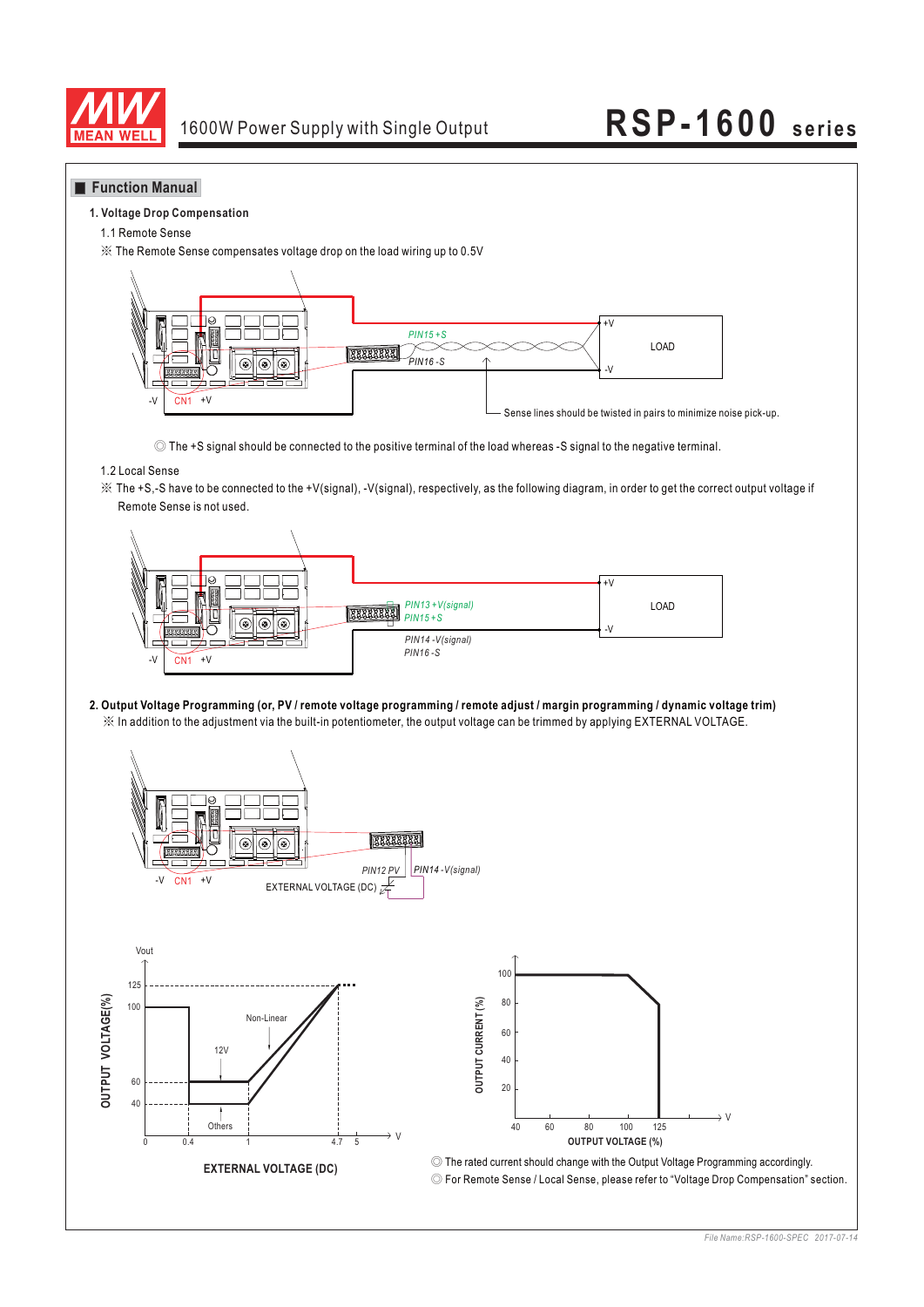



### **4. Remote ON-OFF Control**

※ The power supply can be turned ON/OFF individually or along with other units by using the "Remote ON-OFF" function.



| Between Remote ON-OFF and +5V-AUX | <b>Power Supply Status</b> |
|-----------------------------------|----------------------------|
| Switch Short                      | ΩN                         |
| Switch Open                       | NFF                        |

### **5. Alarm Signal Output**

※ There are 2 alarm signals, DC OK and T-ALARM, in TTL signal form, on CN1. These signals are isolated from output. The maximum sink current is 10mA.

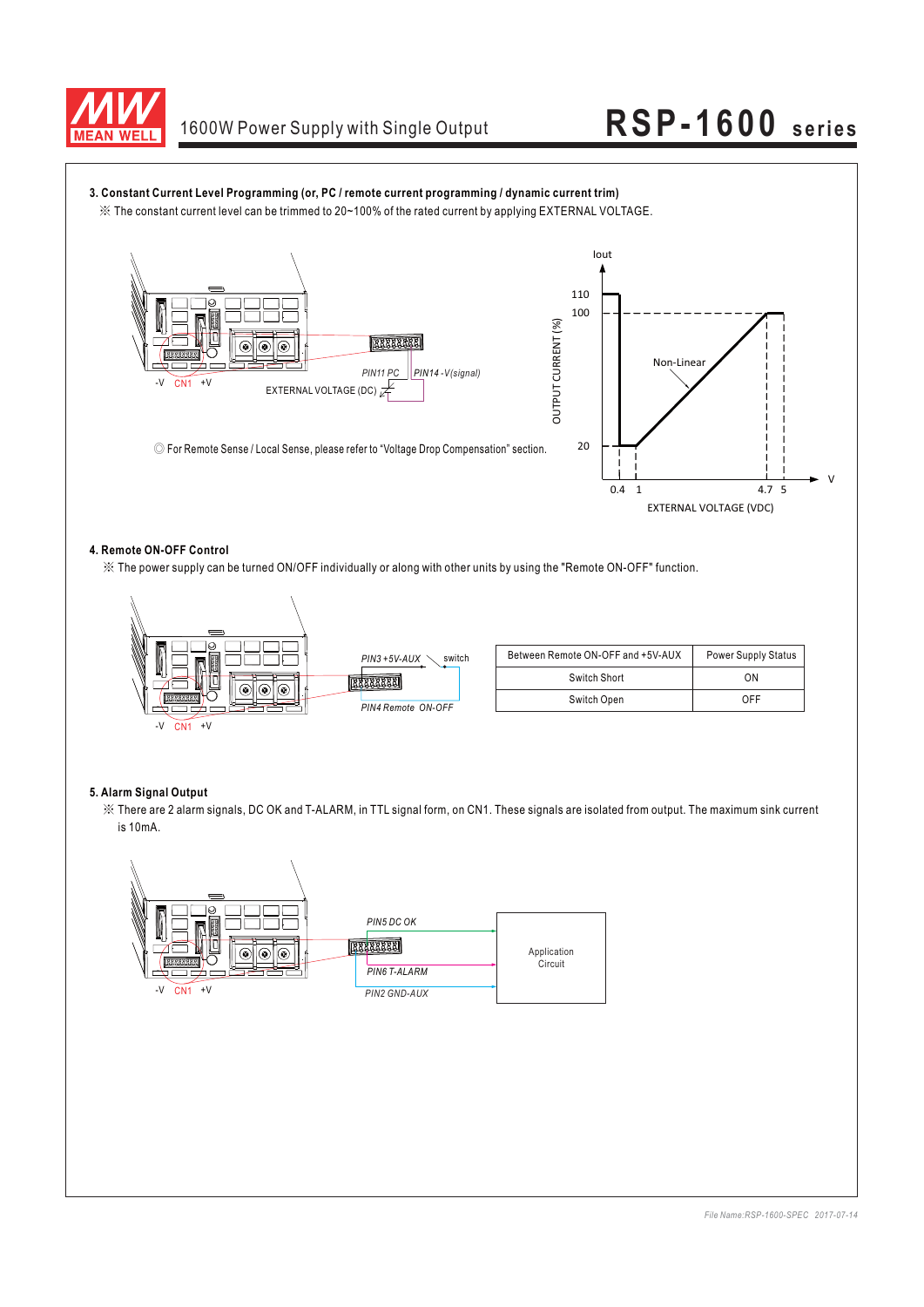

### **6.Current Sharing with Remote Sense**

- RSP-1600 has the built-in active current sharing function and can be connected in parallel, up to 6 units, to provide higher output power as exhibited below :
- ※ The power supplies should be paralleled using short and large diameter wiring and then connected to the load.
- ※ Difference of output voltages among parallel units should be less than 0.2V.
- ※ The total output current must not exceed the value determined by the following equation:
- Maximum output current at parallel operation=(Rated current per unit) $\times$ (Number of unit) $\times$ 0.9
- the current shared among units may not be balanced.  $\%$  When the total output current is less than 5% of the total rated current, or say (5% of Rated current per unit)  $\times$  (Number of unit)
- ※ Under parallel operation ripple of the output voltage may be higher than the SPEC at light load condition. It will go back to normal ripple level once the output load is more than 5%.
- ※ CN500/SW1 Function pin connection

| Parallel |              | PSU <sub>1</sub> | PSU <sub>2</sub> |                 | PSU <sub>3</sub> |                 | PSU4  |                 | PSU <sub>5</sub> |                 | PSU <sub>6</sub> |                 |
|----------|--------------|------------------|------------------|-----------------|------------------|-----------------|-------|-----------------|------------------|-----------------|------------------|-----------------|
|          | <b>CN500</b> | SW <sub>1</sub>  | <b>CN500</b>     | SW <sub>1</sub> | CN500            | SW <sub>1</sub> | CN500 | SW <sub>1</sub> | CN500            | SW <sub>1</sub> | CN500            | SW <sub>1</sub> |
| 1 unit   | X            | ON               |                  |                 |                  |                 |       |                 |                  |                 |                  |                 |
| 2 unit   | ٧            | ON               | V                | ON              |                  |                 |       |                 |                  |                 |                  |                 |
| 3 unit   | ν            | ON               |                  | OFF             | V                | ON              |       |                 |                  |                 |                  |                 |
| 4 unit   | V            | ON               |                  | OFF             | V                | <b>OFF</b>      | V     | ON              |                  |                 |                  |                 |
| 5 unit   | V            | ON               | V                | OFF             | V                | <b>OFF</b>      | V     | OFF             | ٧                | ON              |                  |                 |
| 6 unit   | ٧            | ON               | V                | OFF             | V                | OFF             | V     | OFF             | ٧                | OFF             | $\mathcal{U}$    | ON              |



### (V : CN500 connected ; X : CN500 not connected.)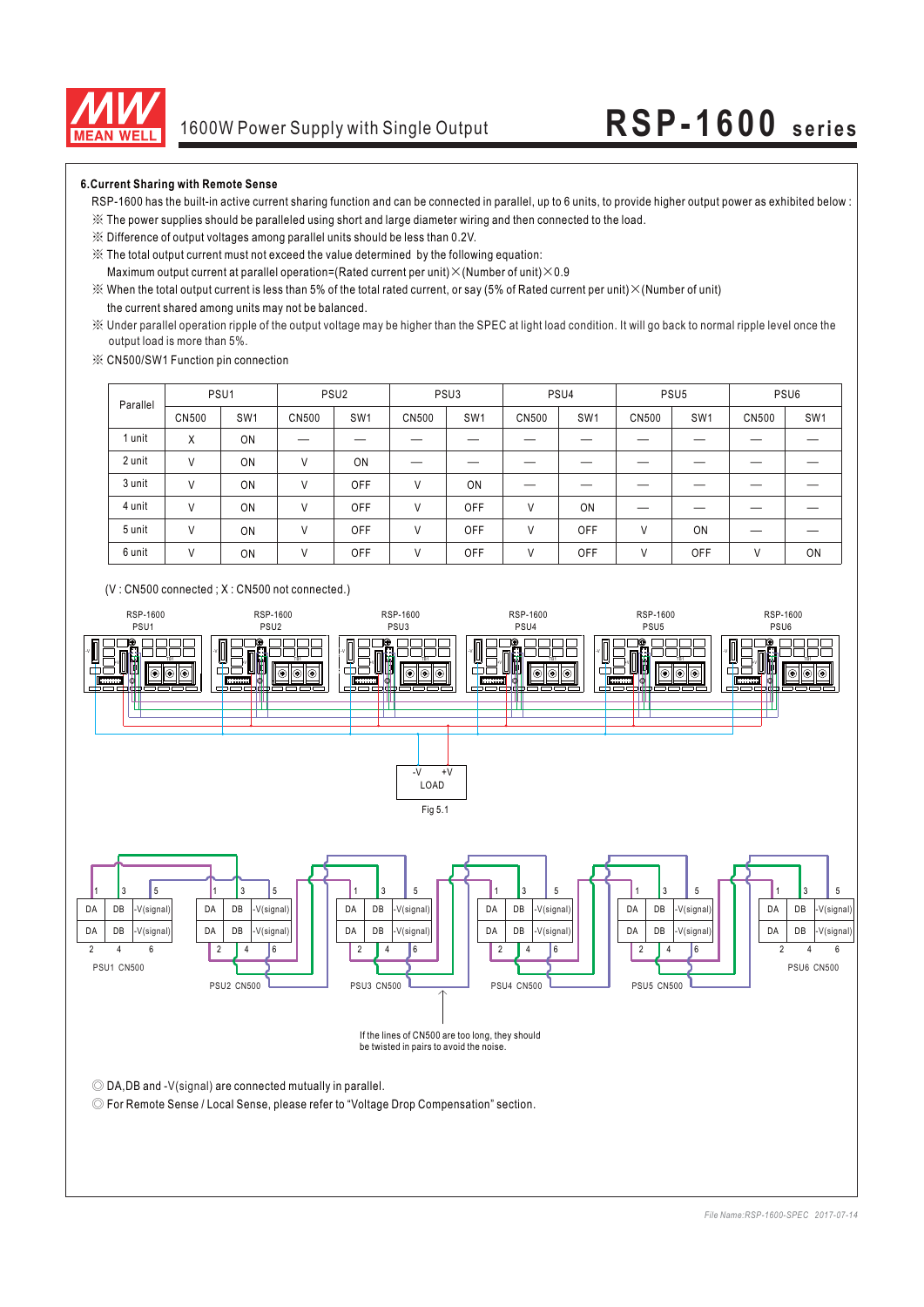